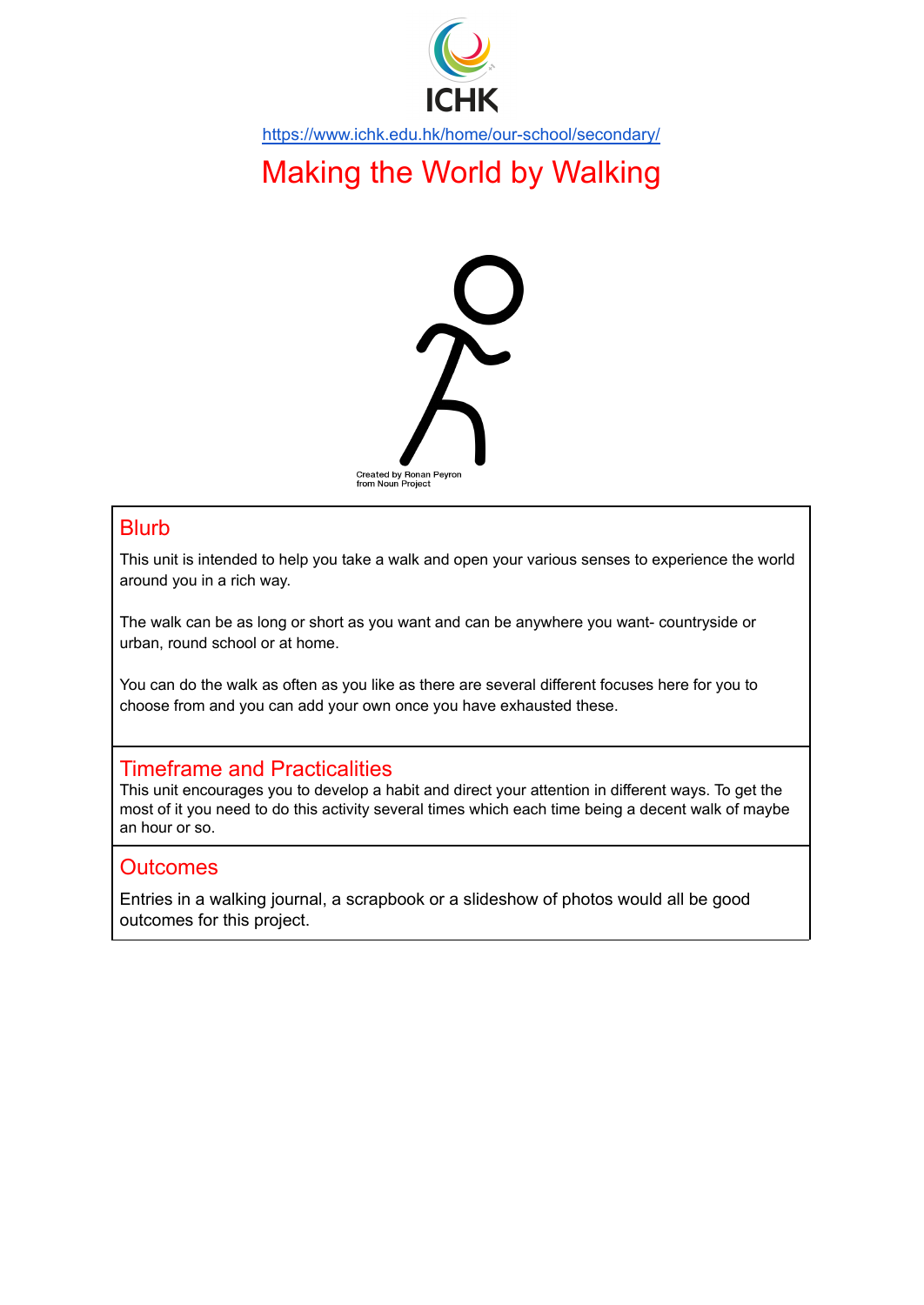## **Content**

Step one: Choose a route and a companion.

The first step is to map out a walking route that you can access easily and regularly. If it can be quite a diverse route with different kinds of natural and urban landscape that would be perfect but the main thing is that you can easily do the same walk regularly. Have a rough mental map of the route you are going to take so that you have some idea how long it will take and what you might need.

This is a great activity to do with a friend as you will spot more with two sets of senses. You can do it alone but if you can find a friend who lives nearby that is wonderful.

## Step two: Prepare.

Make sure you have what you need. Be mindful and think about taking care of yourself. Here are a few ideas to use as a checklist:

Water bottle, clothes in case it rains, sun screen, bug spray, money, photo ID, travel card, phone, camera, emergency contact details, anything you need for the activity itself. Be safe- tell someone where you are going and have a plan in case you get lost or something goes wrong.

Safety Plan:

- Stop, Breathe, Think.
- Work out where you think you are- look at landmarks, shop names, signposts, transportation stops, footpath signs.
- Work out how to get in touch with your emergency contact.
- Use a different contact if that does not work- friend, police officer, transport worker, shop worker.

## Step three: Choose a focus.

Choose a focus for your walk. One that interests you and suits the walk you want to take.

A list of possible focuses is presented below.

#### **Tune in.**

Before you set off, or early on your walk, do a tune-in activity.

**Do some** 7-11 breathing- count of 7 in and 11 out. This keeps breathing slow and relaxing and helps change state to something calmer and more attentive.

Pick a place to look at or close your eyes.

Begin 90 seconds of silence and quiet breathing to tune in to the environment.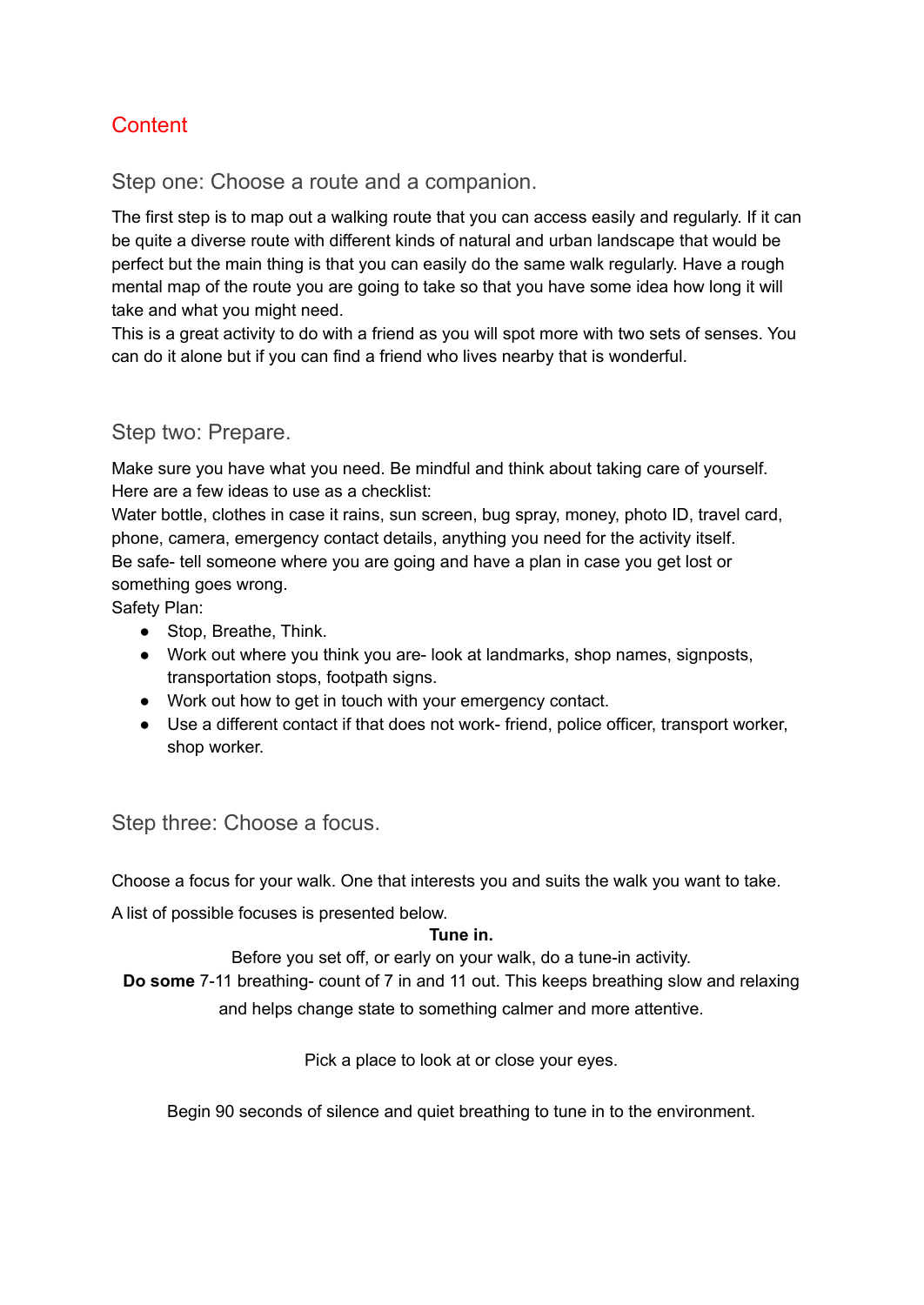As the 90 seconds are up start to ask yourself questions like these and more related to your

focus:

- Which way is the wind blowing?
	- Where is the sun?
- What sounds are there in the area?

Step four: Record/Share your findings.

Consider after your first walk how you want to record your walks. Did taking photos work well? If so create a slideshow or a scrapbook. Does it work better for you to create a walking journal to record your impressions?

Whatever is your preferred method, begin now to build this up as a record.

## Help & Submission

*TEACHERS: use this space to tell students how they can get help and how to share work they want to celebrate and highlight.*

*If you find this helpful or have Flexible Learning suggestions, get in touch: [linkedin.com/in/douglaskidd67](https://www.linkedin.com/in/douglaskidd67)*

## Possible focus choices.

Photo Walk.

Equipment: Camera

Choose five places around the walk where you can take a photo you think is interesting. Try to pick places that will be easy to remember- where you can stand in exactly the same place over and over again.

Your aim in this activity is to take the five photos that sum up your walk, then try to do the walk a few more times, at different times of day, in different weather, different seasons and build up a series of pictures of the same scene that reveal how changeable the world is. Create a document for a post on the Padlet that reports your notes and photos.

### Animal Walk.

Equipment: Camera or notebook.

We share the world with many other animals, even in the heart of the city. In this walk we want to focus on the macro world- birds, reptiles, mammals. Look for the animals around you. Sometimes you will be lucky enough to see animals, sometimes it will be their signsfootprints, leftover meals, feathers, snakeskin, droppings. Try to think like an animal and look at their level too.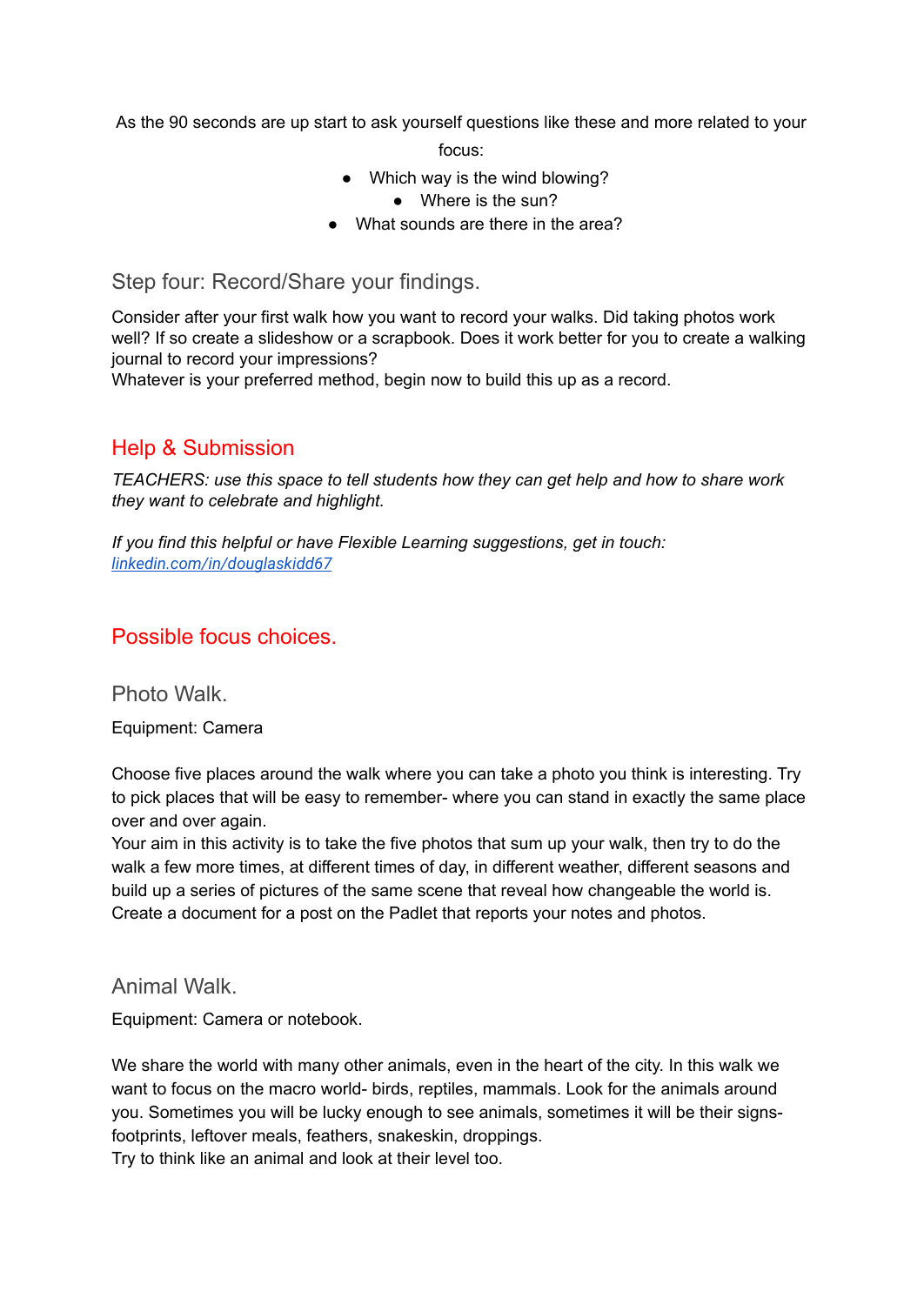Take photos or make notes of what you find. Create a document for a post on the Padlet that reports your notes and photos.

Weather Walk

Equipment: Camera or notebook.

The weather in Hong Kong rarely stays the same for long. The wind shifts around hills and buildings. The temperature changes depending on microclimates created by city and nature. Humidity and even rainfall change throughout the day.

On this walk, stop every 5-10 minutes or so to reassess what's happening. Stop sooner if you are tuned in enough to spot a change yourself.

Be a detective and think like a scientist- what caused the change?

Take photos or make notes of what you find.

Create a document for a post on the Padlet that reports your notes and photos.

## People Walk

Equipment: Camera or notebook.

We share the world with many other people, even in the countryside you will see people or signs of what they have done.

On this walk we want to focus on the world of people. How do they move, where do they speed up, where do they linger? If you see crowds, how are they managing to move around without tripping over each other? Where are there blockage points, where do the crowds thin out? If you are out in the country, sometimes it will be the signs of what people have donefootprints, paths, graves, bonded villages, rubbish. What do you find and why is it there? Take photos or make notes of what you find.

Create a document for a post on the Padlet that reports your notes and photos.

#### Invertebrate Walk

Equipment: Camera or notebook.

We share the world with millions of invertebrates, even in the heart of the city. In this walk we want to focus on the micro world- ants, spiders, cockroaches. Look for these tiny animals around you. Sometimes you will be lucky enough to see animals, sometimes it will be their signs- webs, ant hills, droppings, nests.

Try and look at their level too.

Take photos or make notes of what you find.

Create a document for a post on the Padlet that reports your notes and photos.

## Plant Walk

Equipment: Camera or notebook.